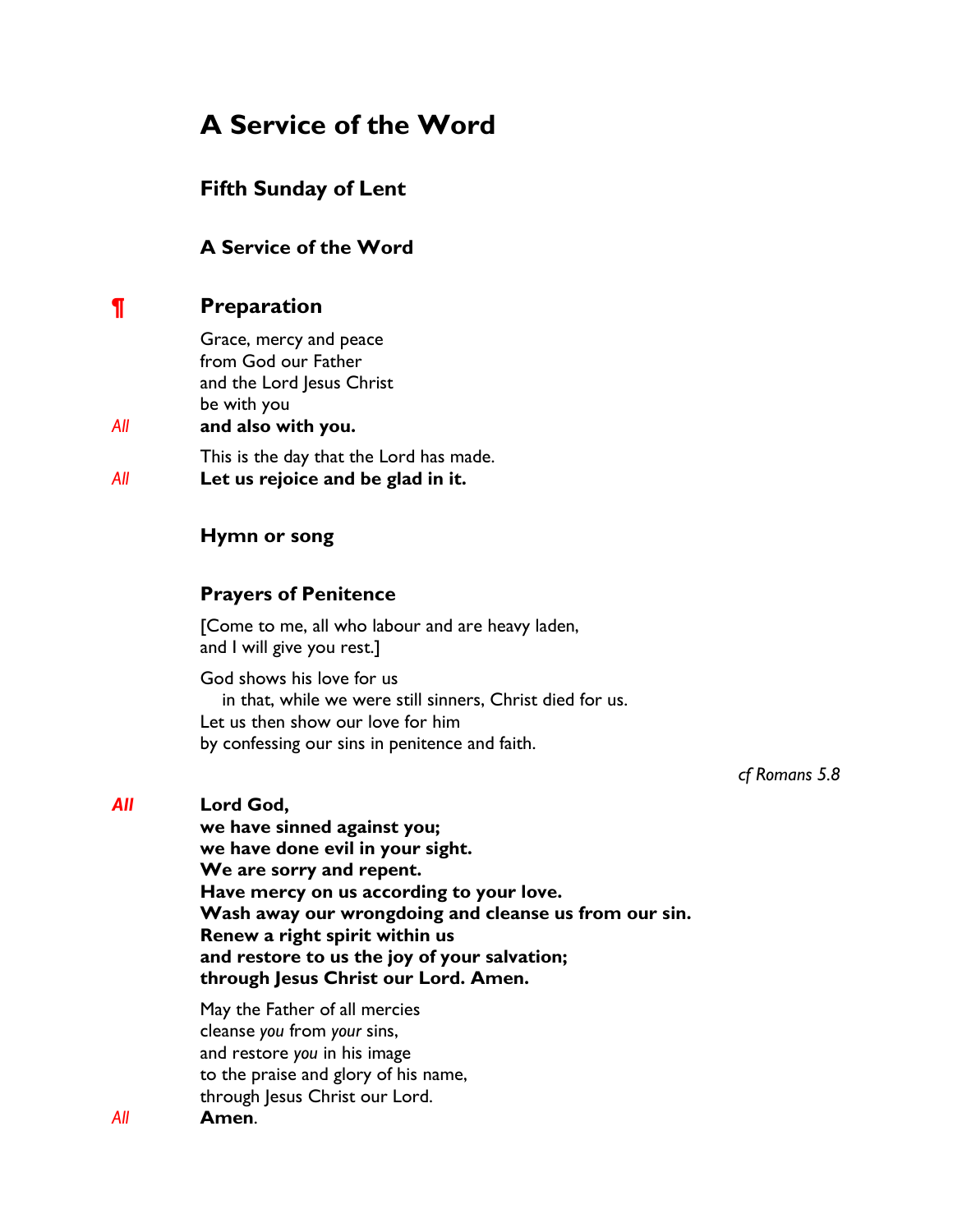# **Collect**

Most merciful God, who by the death and resurrection of your Son Jesus Christ delivered and saved the world: grant that by faith in him who suffered on the cross we may triumph in the power of his victory; through Jesus Christ your Son our Lord, who is alive and reigns with you, in the unity of the Holy Spirit, one God, now and for ever.

### *All* **Amen.**

# **¶ The Liturgy of the Word**

#### **Psalm**

*Psalm 130*

| I              | Out of the depths have I cried to you, O Lord;<br>Lord, hear my voice; ♦<br>let your ears consider well the voice of my supplication. |
|----------------|---------------------------------------------------------------------------------------------------------------------------------------|
| $\overline{2}$ | If you, Lord, were to mark what is done amiss, $\triangleleft$<br>O Lord, who could stand?                                            |
| 3              | But there is forgiveness with you, $\triangleleft$<br>so that you shall be feared.                                                    |
| 4              | I wait for the Lord; my soul waits for him; $\blacklozenge$<br>in his word is my hope.                                                |
| 5              | My soul waits for the Lord,<br>more than the night watch for the morning, ♦<br>more than the night watch for the morning.             |
| 6              | O Israel, wait for the Lord, $\triangleleft$<br>for with the Lord there is mercy;                                                     |
| 7              | With him is plenteous redemption $\blacklozenge$<br>and he shall redeem Israel from all their sins.                                   |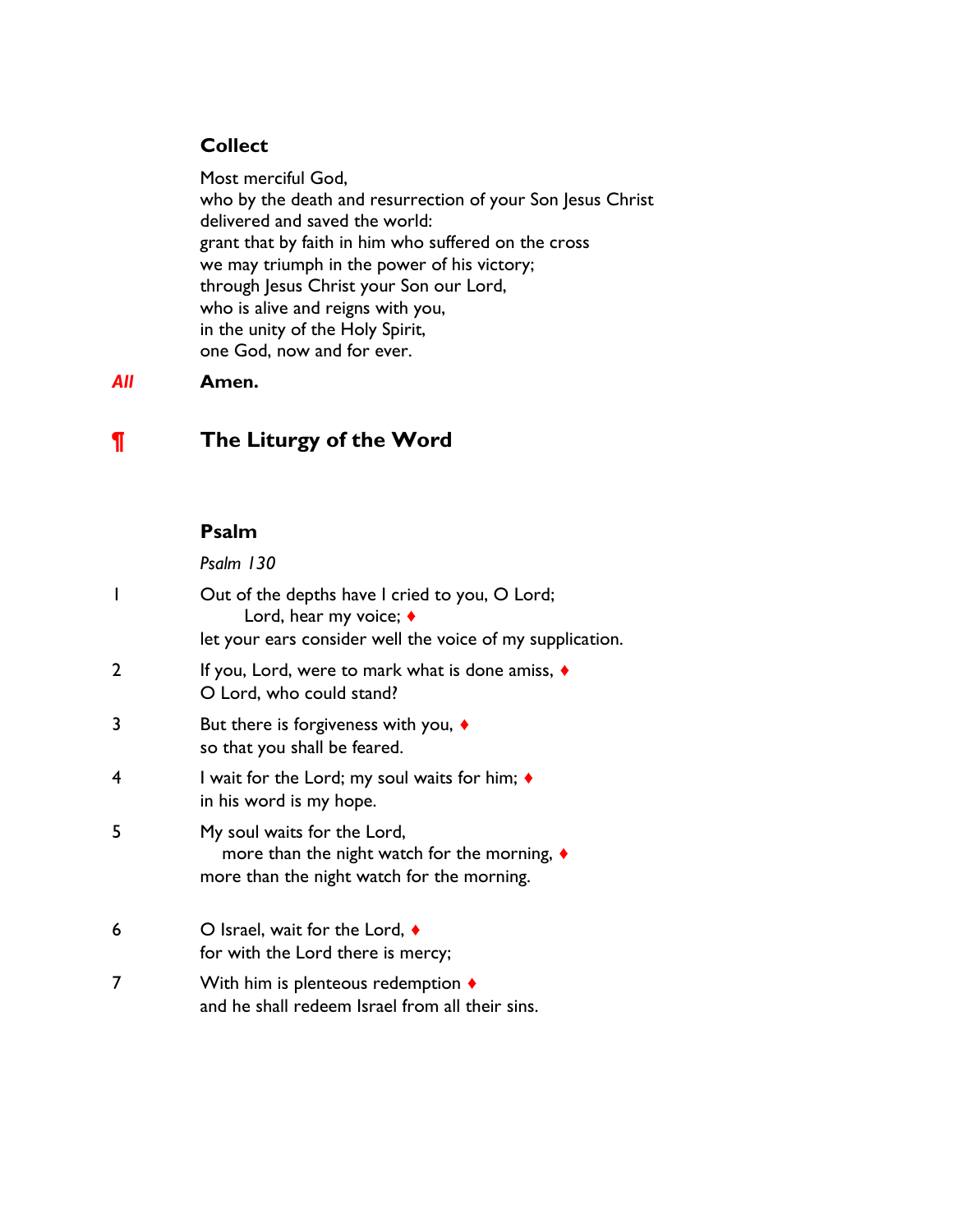### **Reading**

*John 11.1-45`*

<sup>1</sup>A certain man was ill, Lazarus of Bethany, the village of Mary and her sister Martha. <sup>2</sup>Mary was the one who anointed the Lord with perfume and wiped his feet with her hair; her brother Lazarus was ill. 3So the sisters sent a message to Jesus, 'Lord, he whom you love is ill.' <sup>4</sup>But when Jesus heard it, he said, 'This illness does not lead to death; rather it is for God's glory, so that the Son of God may be glorified through it.' <sup>5</sup>Accordingly, though Jesus loved Martha and her sister and Lazarus, <sup>6</sup>after having heard that Lazarus was ill, he stayed two days longer in the place where he was.

<sup>7</sup>Then after this he said to the disciples, 'Let us go to Judea again.' 8The disciples said to him, 'Rabbi, the Jews were just now trying to stone you, and are you going there again?' <sup>9</sup> esus answered, 'Are there not twelve hours of daylight? Those who walk during the day do not stumble, because they see the light of this world.  $^{10}$ But those who walk at night stumble, because the light is not in them.'  $\mathsf{I}$  After saying this, he told them, 'Our friend Lazarus has fallen asleep, but I am going there to awaken him.' <sup>12</sup>The disciples said to him, 'Lord, if he has fallen asleep, he will be all right.' <sup>13</sup>Jesus, however, had been speaking about his death, but they thought that he was referring merely to sleep. 14Then Jesus told them plainly, 'Lazarus is dead. 15For your sake I am glad I was not there, so that you may believe. But let us go to him.' <sup>16</sup>Thomas, who was called the Twin, said to his fellow-disciples, 'Let us also go, that we may die with him.'

<sup>17</sup>When Jesus arrived, he found that Lazarus had already been in the tomb four days. <sup>18</sup>Now Bethany was near Jerusalem, some two miles away, 19and many of the Jews had come to Martha and Mary to console them about their brother. 20 When Martha heard that Jesus was coming, she went and met him, while Mary stayed at home. <sup>21</sup>Martha said to Jesus, 'Lord, if you had been here, my brother would not have died.  $22$ But even now I know that God will give you whatever you ask of him.'  $23$  Jesus said to her, 'Your brother will rise again.' <sup>24</sup>Martha said to him, 'I know that he will rise again in the resurrection on the last day.'  $25$  esus said to her, 'I am the resurrection and the life. Those who believe in me, even though they die, will live, <sup>26</sup>and everyone who lives and believes in me will never die. Do you believe this?'  $27$ She said to him, 'Yes, Lord, I believe that you are the Messiah, the Son of God, the one coming into the world.'

<sup>28</sup>When she had said this, she went back and called her sister Mary, and told her privately, 'The Teacher is here and is calling for you.' 29And when she heard it, she got up quickly and went to him. 30Now Jesus had not yet come to the village, but was still at the place where Martha had met him. 31The Jews who were with her in the house, consoling her, saw Mary get up quickly and go out. They followed her because they thought that she was going to the tomb to weep there. 32When Mary came where Jesus was and saw him, she knelt at his feet and said to him, 'Lord, if you had been here, my brother would not have died.' 33When Jesus saw her weeping, and the Jews who came with her also weeping, he was greatly disturbed in spirit and deeply moved. 34He said, 'Where have you laid him?' They said to him, 'Lord, come and see.'  $35$  esus began to weep.  $36$  the Jews said, 'See how he loved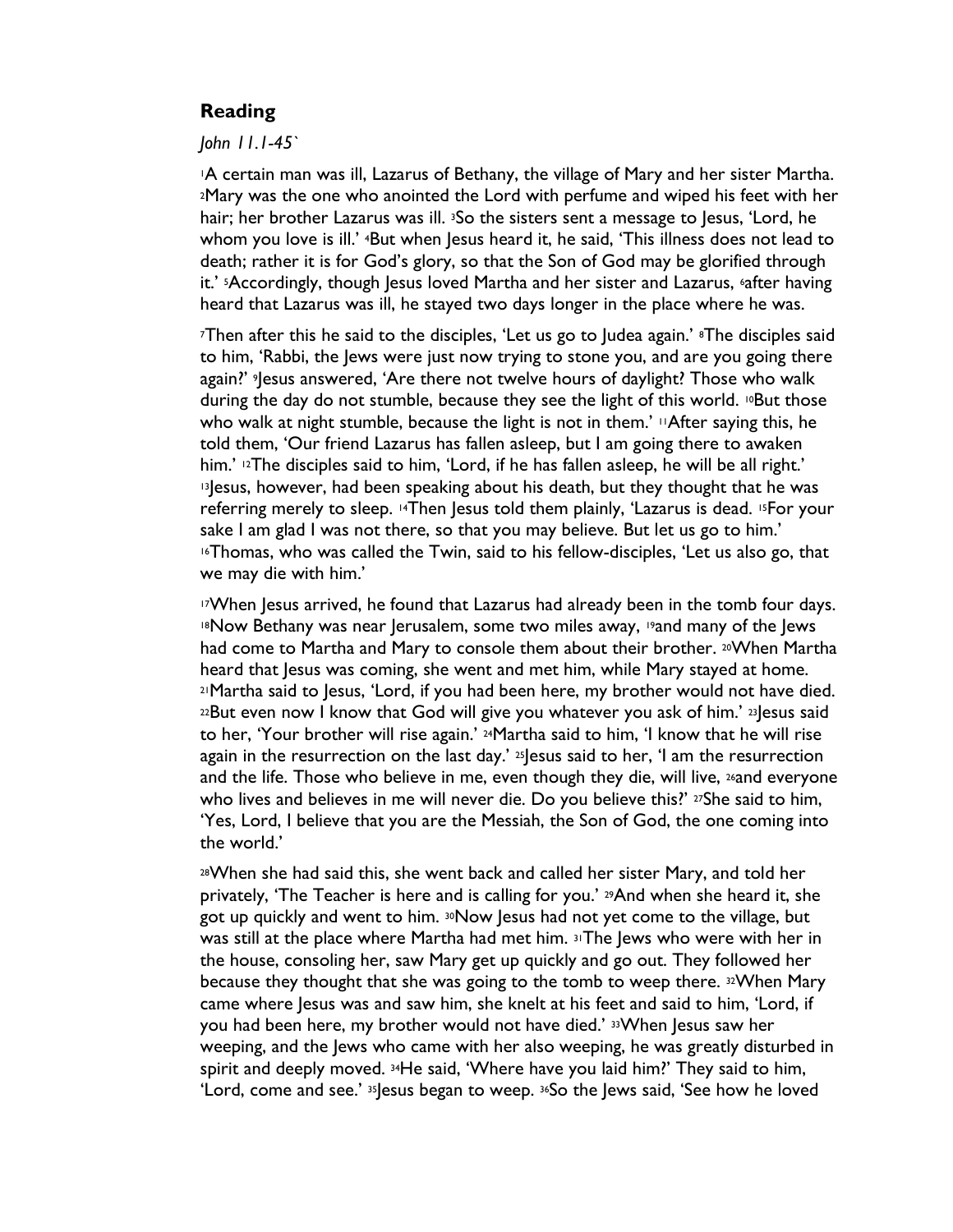him!' 37But some of them said, 'Could not he who opened the eyes of the blind man have kept this man from dying?'

<sup>38</sup>Then Jesus, again greatly disturbed, came to the tomb. It was a cave, and a stone was lying against it. 39 esus said, 'Take away the stone.' Martha, the sister of the dead man, said to him, 'Lord, already there is a stench because he has been dead four days.' <sup>40</sup> esus said to her, 'Did I not tell you that if you believed, you would see the glory of God?' 41So they took away the stone. And Jesus looked upwards and said, 'Father, I thank you for having heard me. 42I knew that you always hear me, but I have said this for the sake of the crowd standing here, so that they may believe that you sent me.' 43When he had said this, he cried with a loud voice, 'Lazarus, come out!' 44The dead man came out, his hands and feet bound with strips of cloth, and his face wrapped in a cloth. Jesus said to them, 'Unbind him, and let him go.'

<sup>45</sup>Many of the Jews therefore, who had come with Mary and had seen what Jesus did, believed in him.

#### **Sermon**

#### **The Creed**

*All* **I believe in God, the Father almighty, creator of heaven and earth.**

> **I believe in Jesus Christ, his only Son, our Lord, who was conceived by the Holy Spirit, born of the Virgin Mary, suffered under Pontius Pilate, was crucified, died, and was buried; he descended to the dead. On the third day he rose again; he ascended into heaven, he is seated at the right hand of the Father, and he will come to judge the living and the dead.**

**I believe in the Holy Spirit, the holy catholic Church, the communion of saints, the forgiveness of sins, the resurrection of the body, and the life everlasting. Amen.**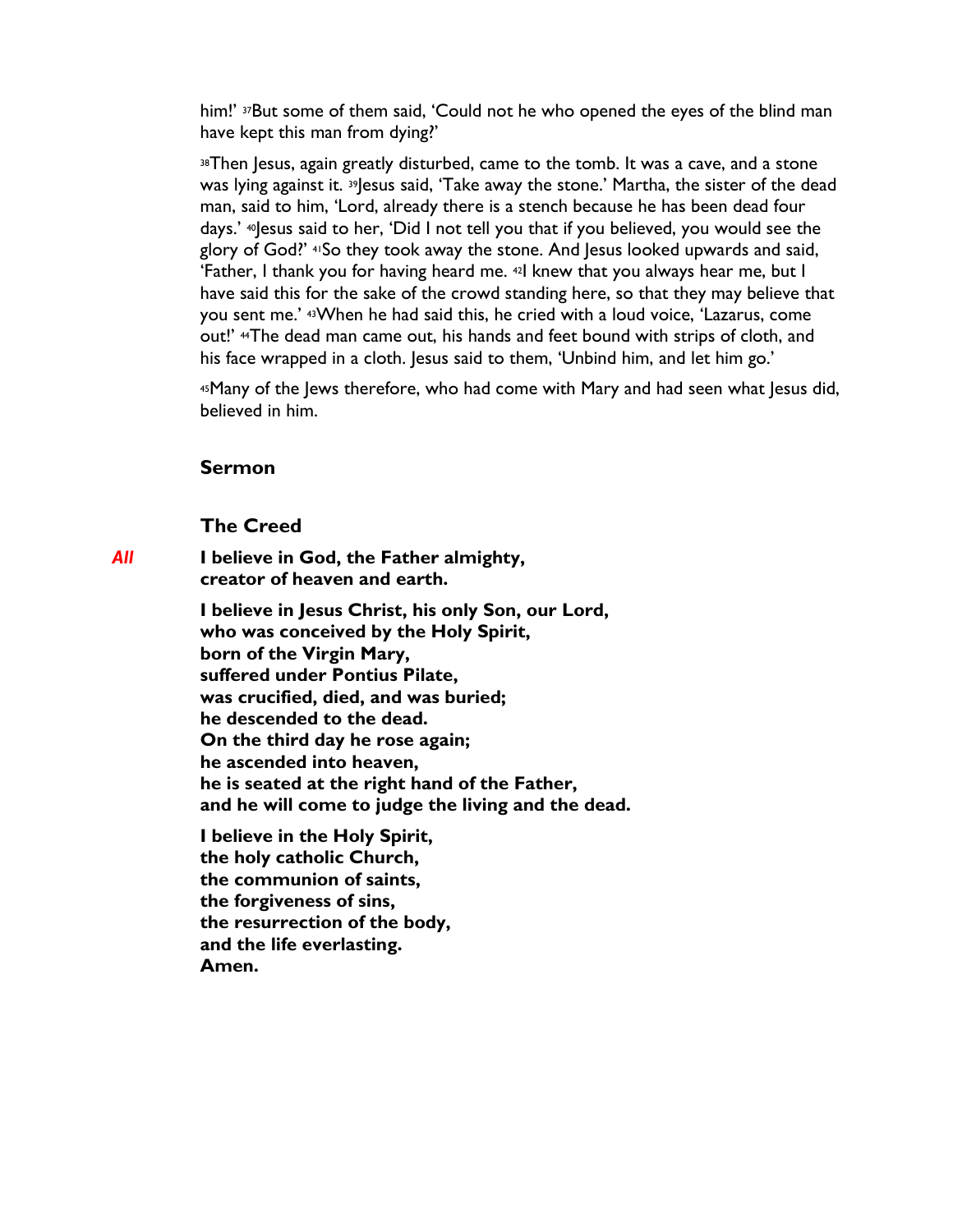# **¶ Prayers**

### **Prayers of Intercession**

*The prayers usually include these concerns and may follow this sequence:*

- *¶ The Church of Christ* Heavenly Father, we pray for your church throughout the world. Let us be good at doing church differently, worshipping together even when we are physically distant. Help us to be a church that cares and looks out into the communities we serve.
- *¶ Creation, human society, the Sovereign and those in authority Heavenly Father, we pray* for your creation, for the way we care for your world and for the healing of the planet. We pray for humanity that in this difficult time we may become better at caring for each other. Protect Elizabeth our Queen and all in authority. Give wisdom to the leaders of all nations.
- *¶ The local community* Heavenly Father, we pray for the communities where we live. We give thanks for all those who are volunteering to help care for those in isolation. We pray all may receive help who need it. We pray that we remain connected to each other.
- *¶ Those who suffer* Heavenly Father, we pray for all those who suffer in body, mind or spirit. Comfort and heal all those who are ill, in pain or are fearful. Bring us healing and wholeness.
- *¶ The communion of saints* Heavenly Father, we give you thanks for those we love but see no longer. Comfort all who mourn, bring them your peace. We pray for those families affected by the change in funeral arrangements. Surround them with you love.

#### *These responses may be used*

Lord, in your mercy *All* **hear our prayer.**

#### *And at the end*

Merciful Father, *All* **accept these prayers for the sake of your Son, our Saviour Jesus Christ. Amen.**